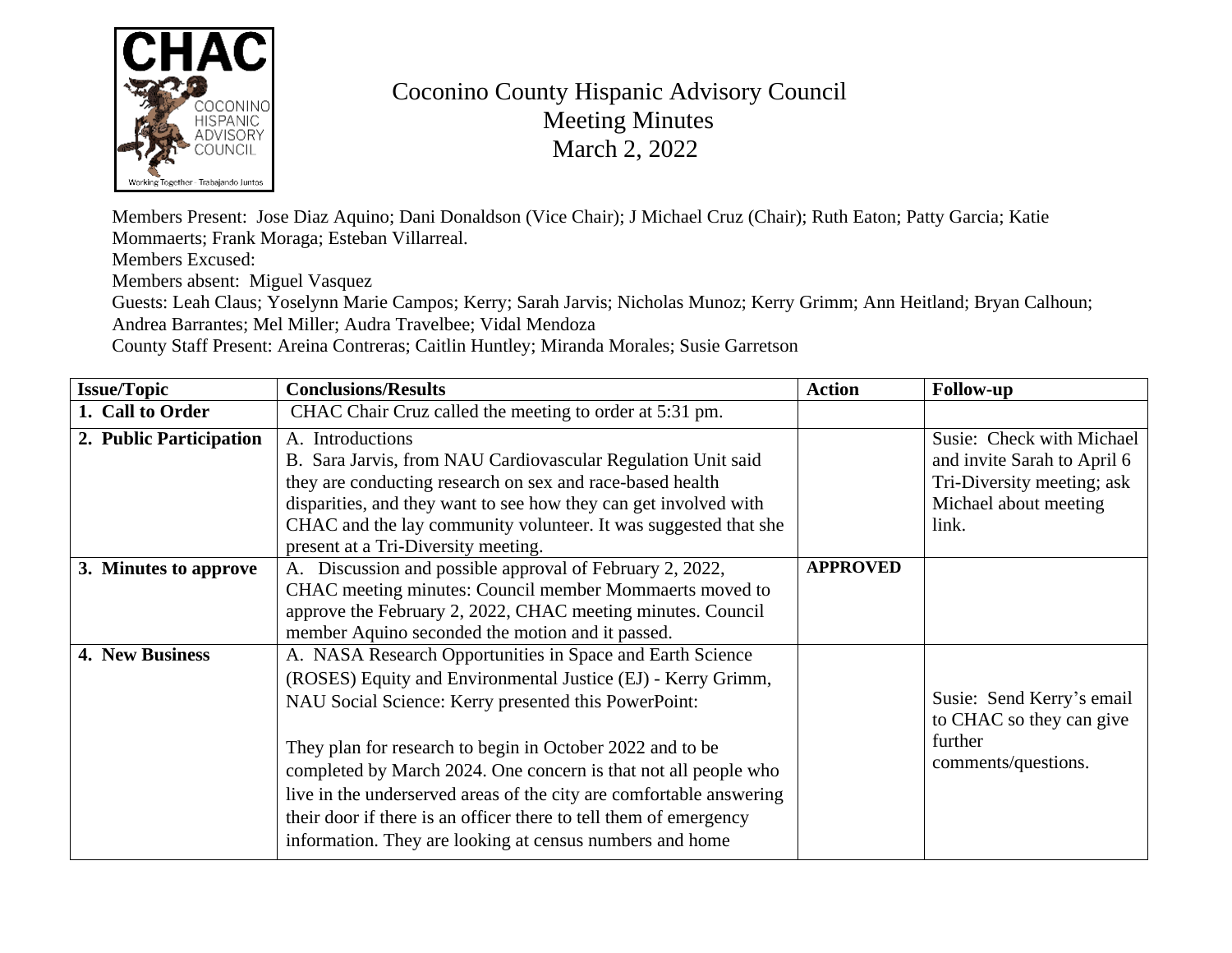| ownership information. They will talk with the city about the Rio<br>de Flag flood control efforts and look at the County website about<br>the Museum fire, as well as work with Supervisor Vasquez. They<br>will mail hard copy surveys, and the survey will be available on<br>their website. English and Spanish surveys will be available at both<br>Flagstaff/Coconino County libraries. They are excited about the<br>focus on equity and collaborating with the community and hoping<br>this will meet the needs of the community. CHAC member                                                                                                                                                                                             |                                                                                                                                          |  |
|---------------------------------------------------------------------------------------------------------------------------------------------------------------------------------------------------------------------------------------------------------------------------------------------------------------------------------------------------------------------------------------------------------------------------------------------------------------------------------------------------------------------------------------------------------------------------------------------------------------------------------------------------------------------------------------------------------------------------------------------------|------------------------------------------------------------------------------------------------------------------------------------------|--|
| Villarreal offered to help with the notification of citizens.<br>B. NAU Hispanic/LatinX Convocation request for \$259.97 to pay<br>for awards for outstanding students - Vidal Mendoza, NAU Office<br>of Inclusion Assistant Director of Student Life Experience,<br>Hispanic, Latina/o/x, Chicana/o/x Initiatives: The convocation<br>will be in person on May 5, 6:00pm. Anyone can nominate an<br>outstanding senior who is graduating. There are three<br>undergraduate and one outstanding graduate student awards with<br>one extra in case of a tie. It was suggested that IMQ present a<br>CHAC Community Service award, if not this year, then consider<br>for next year. It was asked if a CHAC member can present this<br>award.       | Susie: Get names of<br>awards.<br>Dani: See if a CHAC<br>Community Service award<br>can be offered and<br>presented by a CHAC<br>member. |  |
| C. NAU Chavez collaboration - Dani Donaldson, CHAC Vice<br>Chair: NAU will host a series of events in March in honor of<br>Cesar Chavez. On March 24 <sup>th</sup> at 7:00pm, Andres Chavez, grandson<br>of Cesar, will speak. There will be a panel Latino/a by a research<br>team studying how COVID19 has impacted the Hispanic<br>community. There will also be a film showing and a book event.<br>This is an opportunity for CHAC to collaborate with NAU's Office<br>of Inclusion: Multicultural and LGBTQIA+ Student Services (IMQ).<br>They are asking CHAC for \$200 to cover the cost of parking for<br>community members. CHAC can have their logo on the flyer. It<br>was asked if the March 24 event will be videotaped and if CHAC | Dani: Send Susie flyer:<br>Ask if March 24 event will<br>be videotaped, and CHAC<br>can post it on the website                           |  |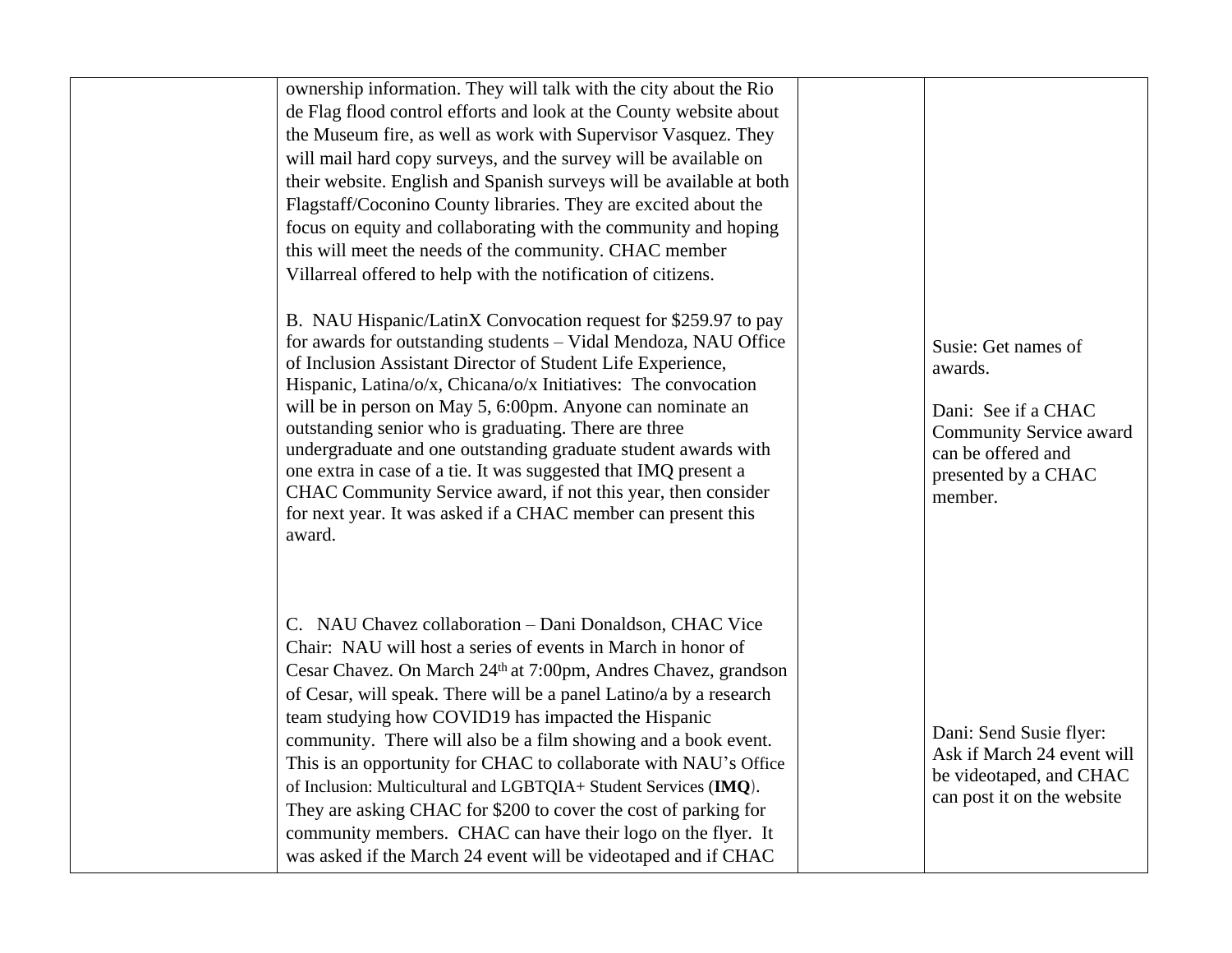|                 | could post it on its website.                                      |                            |
|-----------------|--------------------------------------------------------------------|----------------------------|
|                 | D. Food Drive - J Michael Cruz, CHAC Chair: There was              |                            |
|                 | discussion about CHAC hosting food drives at one of the NAU        |                            |
|                 | events. NAU's food pantry is called Louie's Cupboard. On March     |                            |
|                 | 27, there will be a men's at 1pm and a women's tennis game at      |                            |
|                 | 2pm. The Athletics department is providing breakfast burritos. It  |                            |
|                 | was questioned whether these events would really draw the traffic. | Patty: Get CCC contact for |
|                 | It was suggested to also collaborate with CCC, which also has a    | food pantry for Dani       |
|                 | food pantry. CHAC Chair Cruz will do the tennis event. CHAC        |                            |
|                 | Vice Chair Donaldson will connect with CCC regarding its food      |                            |
|                 | pantry.                                                            |                            |
|                 |                                                                    |                            |
|                 | E. Chair Updates - J Michael Cruz, CHAC Chair                      |                            |
|                 | 1) CHAC's relations with NAU is growing. At the February           |                            |
|                 | basketball event they talked about CHAC.                           |                            |
|                 | 2) There will be more events to table at and opportunities for     |                            |
|                 | CHAC members to be visible in the community. CHAC members          |                            |
|                 | can order CHAC clothing of their choice from Mountain Tees to      |                            |
|                 | wear at these events. The clothing will have CHAC's embroidered    |                            |
|                 | logo.                                                              | All: Send Michael your     |
|                 | 3) The next Tri-Diversity meeting is April 6, and members          | January-March CHAC         |
|                 | were asked to send reports of what CHAC activities they            | activities.                |
|                 | participated in during January - March, to CHAC Chair Cruz. This   |                            |
|                 | meeting will be in person. It was asked if someone could see if    |                            |
|                 | Someburros will donate food for the meeting.                       |                            |
|                 | F. CHAC applicant Dennis Chavez - J Michael Cruz, CHAC             |                            |
|                 | Chair: Dennis is concerned that CHAC is too focused on NAU.        |                            |
|                 | CHAC members Eaton and Aquino explained what CHAC does             | Susie: Tell Dennis         |
|                 | many things in the community and that this meeting just happens    | process; send bylaws $\&$  |
|                 | to have more co-facilitated events with NAU. He was invited to     | calendar.                  |
|                 | share issues in the community that he is aware of.                 |                            |
| 5. Old Business | A. NAU Men's Basketball Game 2/21 - Dani Donaldson, CHAC           | Susie: Send pictures to    |
|                 | Vice Chair: Already discussed.                                     | Claire                     |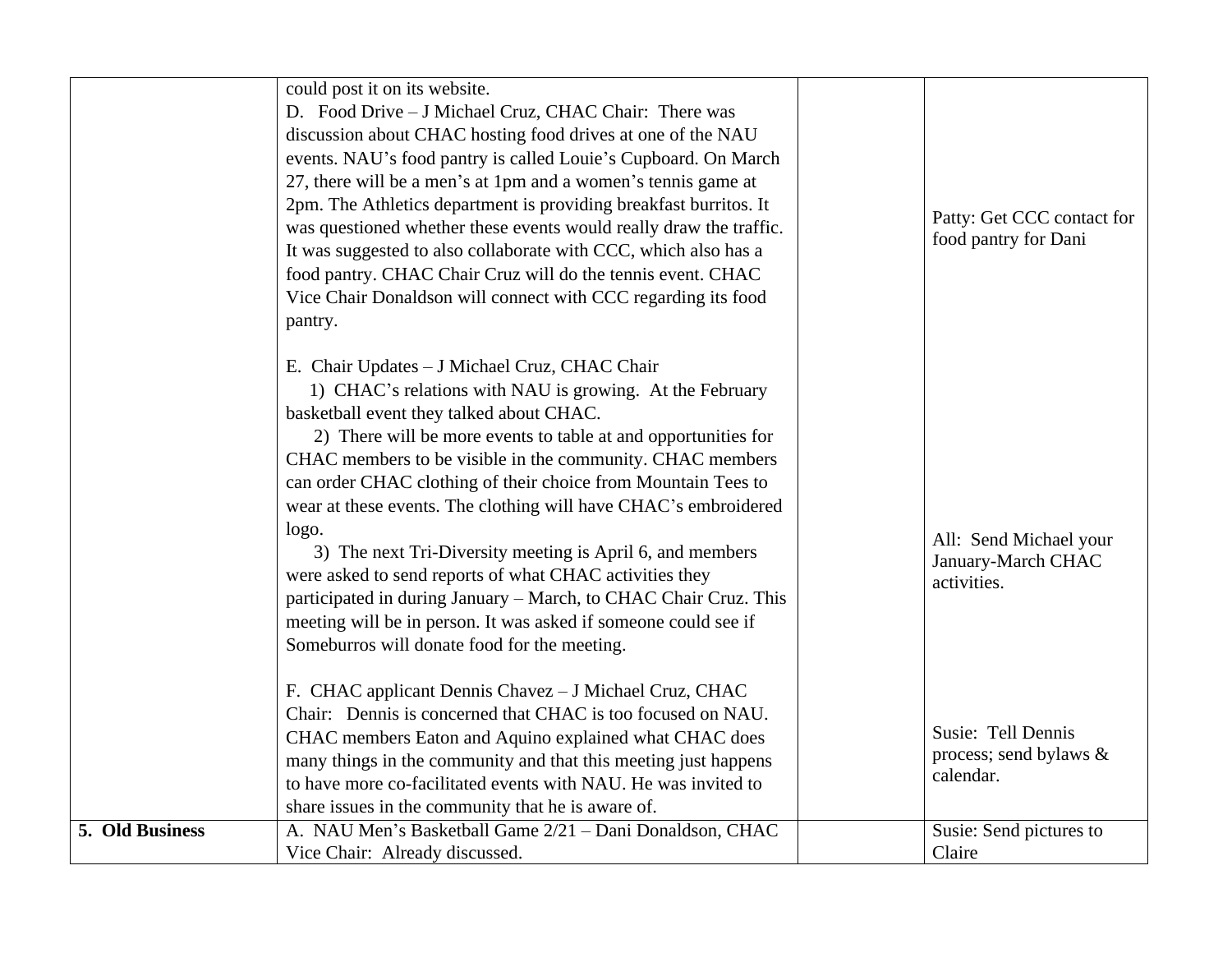|                  | B. CHAC social media - Caitlin Huntley, CHAC Intern, Dani<br>Donaldson, CHAC Vice Chair, and Frank Moraga, CHAC<br>member: There has been great growth of Instagram Facebook<br>followers partially due to the Project on Voices, which is focusing<br>on Hispanic women writers and postings about Black History<br>month. Caitlin stressed the importance of sharing posts on social<br>media with their networks.<br>C. CHAC Calendar - J Michael Cruz, CHAC Chair: Members<br>were asked to look at the calendar and add names for projects they<br>can spearhead.                                                                                                                                                                                                                                                                                                                                                                                                                                                                                                                                                                                          |                                                  | All: Share Facebook posts<br>with networks.<br>Susie: Get website<br>address; next agenda<br>All: Add names to<br>calendar. |
|------------------|-----------------------------------------------------------------------------------------------------------------------------------------------------------------------------------------------------------------------------------------------------------------------------------------------------------------------------------------------------------------------------------------------------------------------------------------------------------------------------------------------------------------------------------------------------------------------------------------------------------------------------------------------------------------------------------------------------------------------------------------------------------------------------------------------------------------------------------------------------------------------------------------------------------------------------------------------------------------------------------------------------------------------------------------------------------------------------------------------------------------------------------------------------------------|--------------------------------------------------|-----------------------------------------------------------------------------------------------------------------------------|
| 6. Finance       | A. CHAC Account Status - Susie Garretson, Coconino County<br>Diversity Council Coordinator: The balance is \$5,564.37.<br>Nametags and table banners are in Susie's office for members to<br>pick up, if needed.<br>B. Discussion and possible approval of spending \$259.97 to fund<br>awards for the NAU Hispanic Convocation - J Michael Cruz,<br>CHAC Chair: CHAC member Moraga moved to approve<br>spending \$259.97 for the NAU Hispanic Convocation awards.<br>CHAC Vice Chair Donaldson seconded the motion and it passed.<br>C. Discussion and possible approval of spending up to \$550.00 for<br>six magnetic car door signs - J Michael Cruz, CHAC Chair:<br>CHAC member Garcia moved to approve spending up to \$550 for<br>six magnetic car door signs. Council member Villarreal seconded<br>the motion and it passed.<br>D. Discussion and possible approval of funds to be expended $-J$<br>Michael Cruz, CHAC Chair: CHAC Vice Chair Donaldson moved<br>to spend \$200 for NAU parking passes to support the public<br>attending the Cesar Chavez events in March at NAU. CHAC<br>member Aquino seconded the motion. The motion did not pass. | <b>APPROVED</b><br><b>NOT</b><br><b>APPROVED</b> | An email to members was<br>sent on $3/21$ .<br>Susie: See if Michael<br>received bid for Flag<br>Engraving.                 |
| 7. Announcements | There were four votes in favor and four votes opposed. Did not<br>pass.<br>1. CHAC Chair Donaldson said that Culture Connections is looking for<br>translators for a Literary Translation Slam on April 2 for the Northern                                                                                                                                                                                                                                                                                                                                                                                                                                                                                                                                                                                                                                                                                                                                                                                                                                                                                                                                      |                                                  | All: Tell Dani if interested                                                                                                |